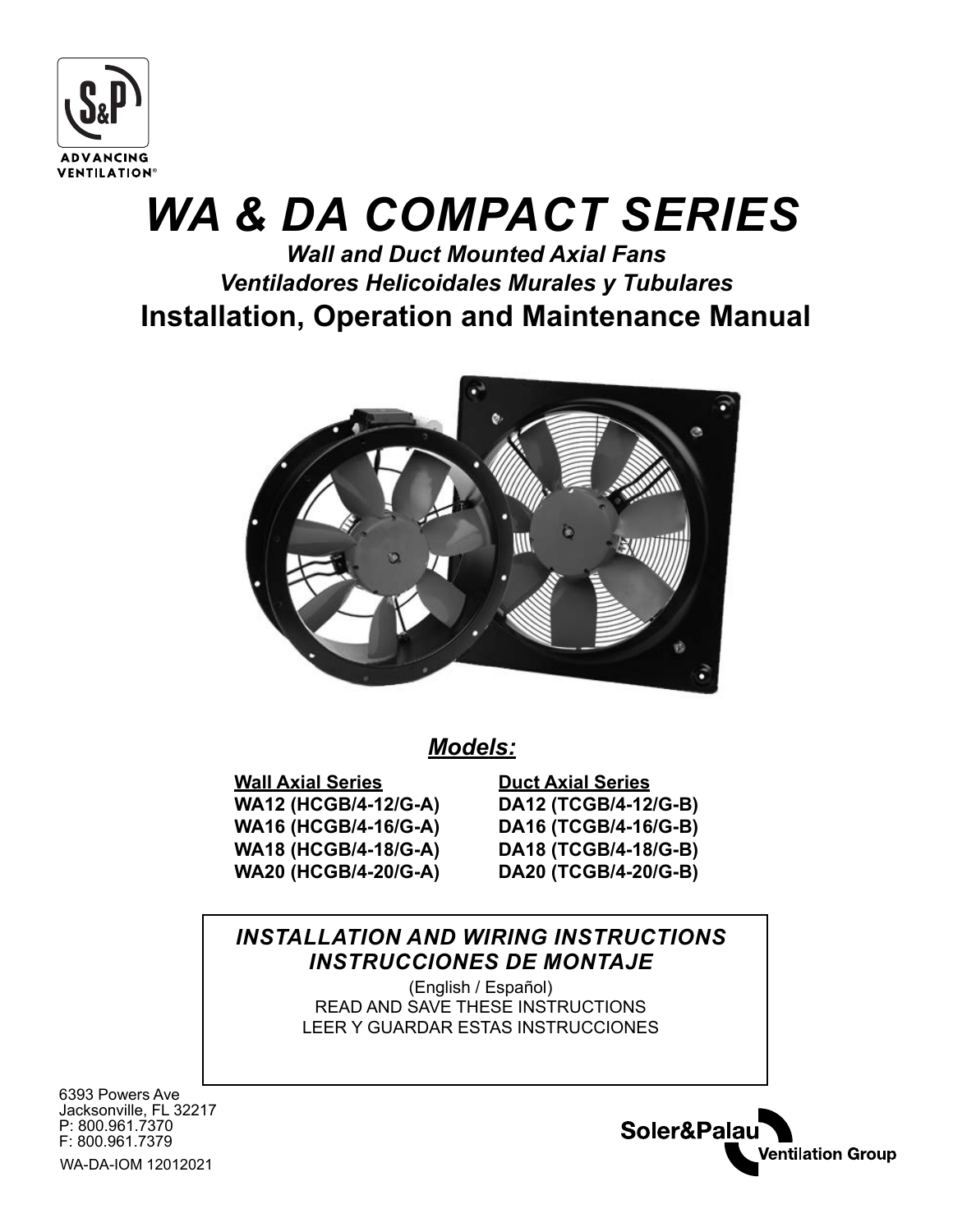MOTOR

Z X Y Y Y Y Y Y Y

U V W W W W W W W W W W W W W W W W



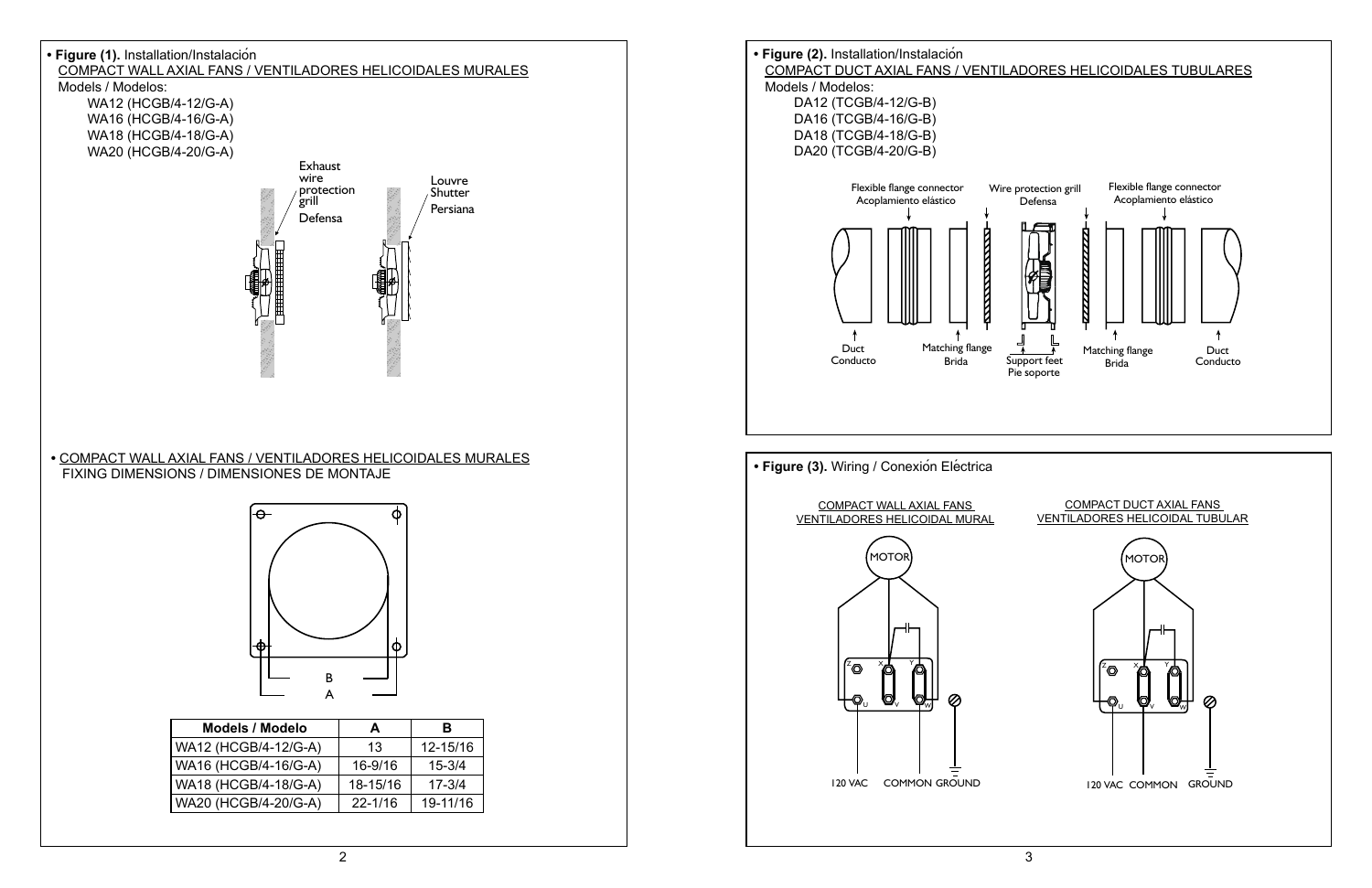#### **COMPACT WALL AND DUCT AXIAL FANS**

The COMPACT Wall and Duct Axial fan series has been manufactured in accordance with the rigorous standards of production as defined by the International Quality Standards ISO 9001. All components have been checked and tested at the end of the manufacturing process.

We recommend that you check the following when receiving this product:

The COMPACT Wall and Duct Axial series are suitable for exhaust or supply air operations in the temperature range (inclusive if airstream temperature) of -40 $^{\circ}$ C (-40 $^{\circ}$ F) up to +60 $^{\circ}$ C (140 $^{\circ}$ F).

- 1. Correct size has been received.
- 2. Correct model has been received.
- 3. Details on the rating label correspond to the electrical supply; i.e. Voltage, frequency, etc.

Remove the unit from the packaging and inspect for shipping damage within 15 days of receipt. If the product is found to be damaged, immediately contact your local authorized supplier. DO NOT OPERATE THIS UNIT IF DAMAGED.

These instructions should be considered as a supplement to EPA standard practices, as well as state and local building code regulations.

#### **ENVIRONMENT**

#### **INSTALLATION**

**WARNING: TO REDUCE THE RISK OF FIRE, ELECTRIC SHOCK, OR INJURY TO PERSONS, OBSERVE THE FOLLOWING:**

- a) Use this unit only in the manner intended by the manufacturer. If you have any questions contact the manufacturer.
- b) Before servicing or cleaning the unit, switch the power off at the service panel and lock the service disconnecting means to prevent power from being switched on accidentally. When the service disconnecting means cannot be locked, securely fasten a prominent warning device such as a tag to the service panel.
- c) Installation work and electrical wiring must be done by qualified person(s) in accordance with all applicable codes & standards including fire rated construction.
- d) Sufficient air is needed for proper combustion and exhausting of gases through the flue (chimney) of fuel burning equipment to prevent back drafting. Follow the heating equipment manufacturers guideline and safety standards such as those published by the National Fire Protection Association (NFPA) and the American Society For Heating, Refrigeration and Air Conditioning Engineers (ASHRAE) and the local code authorities.
- e) When cutting or drilling into wall or ceiling, do not damage electrical wiring and other hidden utilities.
- f) Ducted fans must always be vented to the outdoors.
- g) If this unit is to be installed over a tub or a shower, it must be marked as appropriate for the application and connected to a GFCI (Ground Fault Circuit Interrupter) – protected branch circuit.
- h) Never place a switch where it can be reached from a tub or shower.
- i) Do not use this fan with any solid-state speed control device.
- j) **CAUTION:** For General Ventilating Use Only. Do Not Use To Exhaust Hazardous Or Explosive Materials And Vapors.
- k) **CAUTION:** This unit has an unguarded impeller. Do Not Use In Locations Readily Accessible To People Or Animals.

#### **INSTALLATION OF COMPACT WALL AXIAL FANS.**

See **Figure (1)**, in accordance with the information below.

Provide a secure structure to mount the fan. Additional structural members may be required to support the fan at the fixing points. If the fan is to be mounted lower than the height recommended by local/national safety regulations (normally 7 ft. minimum), an exhaust guard should be fitted. Please contact you local distributor for suitable accessories.

IMPORTANT: When a guard is fitted to the exhaust side of the fan, ensure that there is a gap of at least 4" between the face of the guard and any moving part.

MOUNTING: Prepare a circular hole in the wall through which the space is to be vented. The size of the hole and the fixing positions are given in **Figure (1)**. Fixing dimensions. Screws and bolts of a least 1/4" diameter should be used. If the exhaust guard is used, it should be fixed into position before the fan is mounted.

#### **INSTALLATION OF COMPACT DUCT AXIAL FANS.**

See **Figure (2)**, in accordance with the information below.

COMPACT Duct Axial fans are intended to be installed within a ducted or partially ducted ventilation system. By using COMPACT Duct Fan mounting feet (available at your local distributor) the fans can be mounted on any suitable structure, for example: floors, walls, or ceilings and in any orientation.

For mounting the fans without intake or exhaust side ducting all models should be fitted with the S&P intake or exhaust side protection guards.

All accessories are available from your local distributor – please inquire.

#### **ELECTRICAL CONNECTION.**

All COMPACT Wall and Duct Axial Fans operate from a standard 120V 60Hz A.C electrical supply. All wiring must be carried out in accordance with National Electrical Code, and all applicable state and local buildings codes.

Electrical connections should be made in accordance with the electrical wiring diagrams shown in **Figure (3)** Electrical Wiring.

#### **MAINTENANCE**

IMPORTANT: BEFORE CARRYING OUT ANY MAINTENANCE OR SERVICING, ENSURE THE UNIT IS DISCONNECTED FROM THE MAIN ELECTRICAL SUPPLY.

All COMPACT Wall and Duct Axial Fans incorporate sealed for life bearings and therefore do not require any lubrication. We would recommend inspection of the product at least once every twelve (12) months to avoid the excessive accumulation of dust and dirt on the impeller. To inspect the unit disconnect from electrical supply and remove from ducting. If any debris is evident on the impeller, clean with a damp (not wet) cloth. DO NOT USE any detergents or abrasive materials for cleaning.

#### **THREE (3) WARRANTY**

Soler & Palau warrants that the COMPACT WALL AND DUCT AXIAL FAN series exhaust fans will be free from defective materials and workmanship for the period of three (3) years from the date of original purchase. In the event that we find any part is defective, the product will be repaired or, in the Company's discretion, replaced without charge provided that the product has been installed in accordance with the enclosed instructions and all applicable EPA Standards and state and local building codes.

#### **IF CLAIMING UNDER WARRANTY:**

Please return the complete product, freight paid, to your local authorized distributor. All returns must be accompanied by a valid Bill Of Sale. All returns must be clearly marked "Warranty Claim," with an accompanying description stating the nature of the fault.

#### **THE FOLLOWING WARRANTIES DO NOT APPLY**

• Damages from shipping, either concealed or visible. Claim must be filed with the carrier.

• Damages caused by acts of nature, or resulting from improper consumer procedures such as: Improper Maintenance; Misuse; Negligence; Alteration; Abuse; Abnormal Use; or Accident or Incorrect Electrical

- 
- Damages resulting from improper wiring or installation. Voltage and Current.
- Removal or alteration to the Soler & Palau data plate label.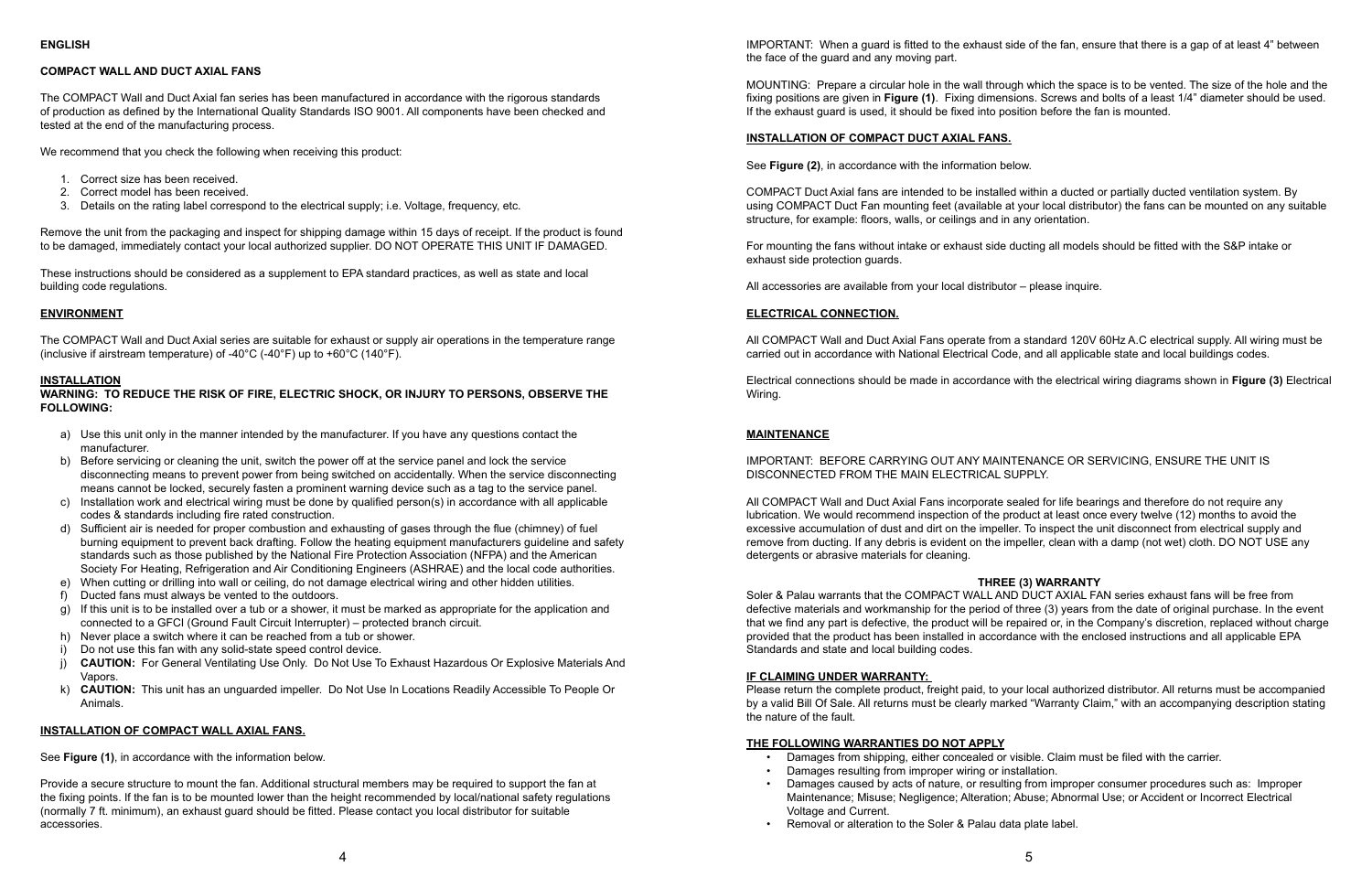#### **WARRANTY VALIDATION**

The end user must keep a copy of the Bill of Sale to verify purchase date.

THE ABOVE FIVE (5) YEAR WARRANTY IS EXPRESSLY IN LIEU OF ALL OTHER WARRANTIES, EXPRESSED, WRITTEN OR IMPLIED, INCLUDING THE WARRANTIES OF MERCHANTABILITY AND FITNESS FOR USE. IN NO EVENT, SHALL SOLER & PALAU BE LIABLE FOR ANY SPECIAL, CONSEQUENTIAL, OR INCIDENTAL DAMAGES, INCLUDING LOSS OF PROPERTY, REVENUES, LOST PROFITS, COSTS OF REMOVAL, INSTALLATION, OR REINSTALLATION.

#### **Español**

#### **COMPACT VENTILADORES HELICOIDALES MURALES Y TUBULARES**

Los ventiladores helicoidales murales y tubulares de la gama COMPACT han sido fabricados siguiendo rigurosas normas de producción y control de cadidad como la ISO 9001. Todos los componentes han sido verificados y los aparatos han sido probados al final del montaje.

Los ventiladores de la serie COMPACT pueden trabajar en extracción/implusión de aire no peligroso entre de las temperature de -40° C (-40° F) a + 60° C (140° F)

Recomendamos verificar los siguientes puntos a la recepción de este ventilador:

- 1. Que el tamaño sea correcto
- 2. Que el modelo sea correcto
- 3. Que los detalles que figuran en la placa de características sean los que usted precisa: voltaje, frecuencia, velocidad…

Sacar el aparato de su embalaje y comprobar que no haya sido dañado durante el envío, dentro de los 15 días que siguen su recepción. Si el aparato está dañado, devolverlo inmediatamente a su proveedor local. NO UTILIZAR UN APARATO SI ESTÁ DAÑADO.

Estas instrucciones deben considerarse como un suplemento a la norma EPA en aplicación, así como del reglamento local y nacional de la construcción.

#### **ENTORNO**

#### **INSTALACIÓN**

#### **ATENCIÓN: PARA REDUCIR EL RIESGO DE INCENDIO, DE DESCARGA ELÉCTRICA O DAÑOS A PERSONAS, OBSERVAR LO SIGUIENTE:**

MONTAJE: Taladrar un agujero circular en la pared a través del cual se ventilará el local. El tamaño del agujero y las posiciones para fijar el ventilador se muestran en la **Figura (1**). Dimensiones de fijación. Se deben usar tornillos de  $\frac{1}{4}$ " de diámetro mínimo. Si se utilize la rejilla a la salida, ésta se debe fijar antes de montar el ventilador.

- a) Utilizar este aparato solamente en la manera prevista por el fabricante. Si tiene algunas preguntas contacte con el fabricante.
- b) Antes de manipular o limpiar el aparato, desconectarlo del suministro eléctrico a nivel del cuardro de mandos y acerrojar el sistema de desconexión, para que no se pueda conectar de Nuevo accidemtalmente. Si no puede acerrojar el sistema de desconexión, fijar firmemente un panel de advertencia muy visible al cuardro de mandos.
- c) La instalación y la conexión eléctricas deben ser realizados por un professional cualificado de acuerdo con las normativas y reglamentos vigentes incluyendo las construcciones clasificadas al fuego.
- d) Prever la cantidad de aire suficiente para la combustión y evacuación de gases a través de una chimenea de una caldera fuel para evitar retorno de gases de combustión. Seguir los folletos de las fabricantes de calderas así como las normas de seguridad como las que publica el National Fire Protection Asociación (NFPA), el Americana Society for Heating, Refrigeration and Air Conditioning Engineers (ASHRAE) y los reglamentos locales.
- e) Cuando se corta o se agujerea la pared o el techo, asegurarse de no dañar un cable eléctrico u otro conducto empotrado.
- f) Los ventiladores conectados a conductos deben siempre descargar en el exterior.
- g) Si el ventilador se instala encima de una bañera o ducha, tiene que llevar la marca apropiada para esta

aplicación y conectarse a un CFCI (Ground Fault Circuit Interrupter) – circuito protegido. h) Nunca colocar un interruptor donde se podría alcanzar dede la bañera o la ducha. i) Esta gama de ventiladores no son permitado que usar las ventiladores de con reguladores de velocidades. j) **ADVERTENCIA**: Utilizar solamenta para la ventilación general. No utilizar para extraer gases o materials

- 
- 
- 
- explosives o potencialmente explosivos.
- personas o animals.

k) **ADVERTENCIA**: Este ventilador no tiene defensas de protección. No utilizar en lugares fácilmente accesibles a

### **INSTALACIÓN DE LOS VENTILADORES COMPACT HELICOIDALES MURALES**

**Ver figura (1).** Seguir las instrucciones siguientes:

IMPORTANTE: Si se coloca la rejilla a la salida del ventilador, asegúrese de que haya un espacio de al menos 4" entre la parte delantera de la rejilla y qualquier otro objeto en movimiento.

#### **INSTALACIÓN DE LOS VENTILADORES COMPACT HELICOIDALES TUBULARES**

**Ver figura (2),** seguir las instrucciones siguientes:

Los ventiladores COMPACT helicoidales tubulares son adecuados para el montaje en conducto o en un sistema de ventilación de conducto parcial. Utilizando el pie de montaje para este ventilador (disponible en su distribuidor local), los ventiladores se pueden montar en cualquier situación, como por ejmplo en el suelo, en la pared o en el tejado y en cualquier orientación. Para montar los ventiladores sin el conductor lateral de aspiración o impulsión. Todos los modelos se deben montar con las rejillas de protección laterals S&P de entrada o salida de aire. Todos los accesorios están disponibles en su distrbuidor local.

#### **CONEXION ELÉTRICA**

Todos los ventiladores de la serie COMPACT funcionan con una alimentación estándar AC 120V 60Hz. Todas las conexiones deben hacerse de acuerdo con el Nacional Electrical Code, el código local y el estado de la construcción.

Las conexiones eléctricas tienen que hacerse siguiendo los diagramas eléctricos de la **Figura (3).**

#### **MANTENIMIENTO**

#### IMPORTANTE: ANTES DE MANIPULAR EL APARATO PARA SU MANTENIMIENTO, ASEGURARSE QUE ESTÉ

DESCONECTADO DE LA RED.

Todos los ventiladores de la serie COMPACT incorporan rodamientos engrasados de por vida que no necesitan ser lubrificados. Evitar excesiva acumulación de polvo y suciedad sobre el motor: dificulta su refrigeración. Limpiar periódicamente la turbina (por lo menos una vez al año). Para inspeccionar el aprato desconectar de la red eléctrica y de los conductos. En caso de suciedad en la turbine, limpiarla con un trapo húmedo (no mojado). No utilizar detergente o productos abrasives para limpiar.

#### **TRES (3) AÑOS DE GARANTÍA**

Soler & Palau garantiza los ventiladores de la serie COMPACT contra los defectos de fabricación o de materials por un periodo de tres (3) años a partir de la fecha de adquisición. En el caso de que una pieza sea defectuosa, el producto será reparado o reemplazado sin cargo siempre y cuando éste haya sido instalado de acuerdo con las instrucciones adjuntas y de acuerdo a las Normativas EPA vigentes, a las locales y a las del estado de la construcción.

#### **RECLAMACIÓN BAJO GARANTÍA**

Enviar al aparato completo a portes pagados a su distribuidor local. Cada devolución debe ir acompañada de su factura. Cada devolución debe ir marcada "Warranty Claim" con una nota describiendo la naturaleza del defecto.